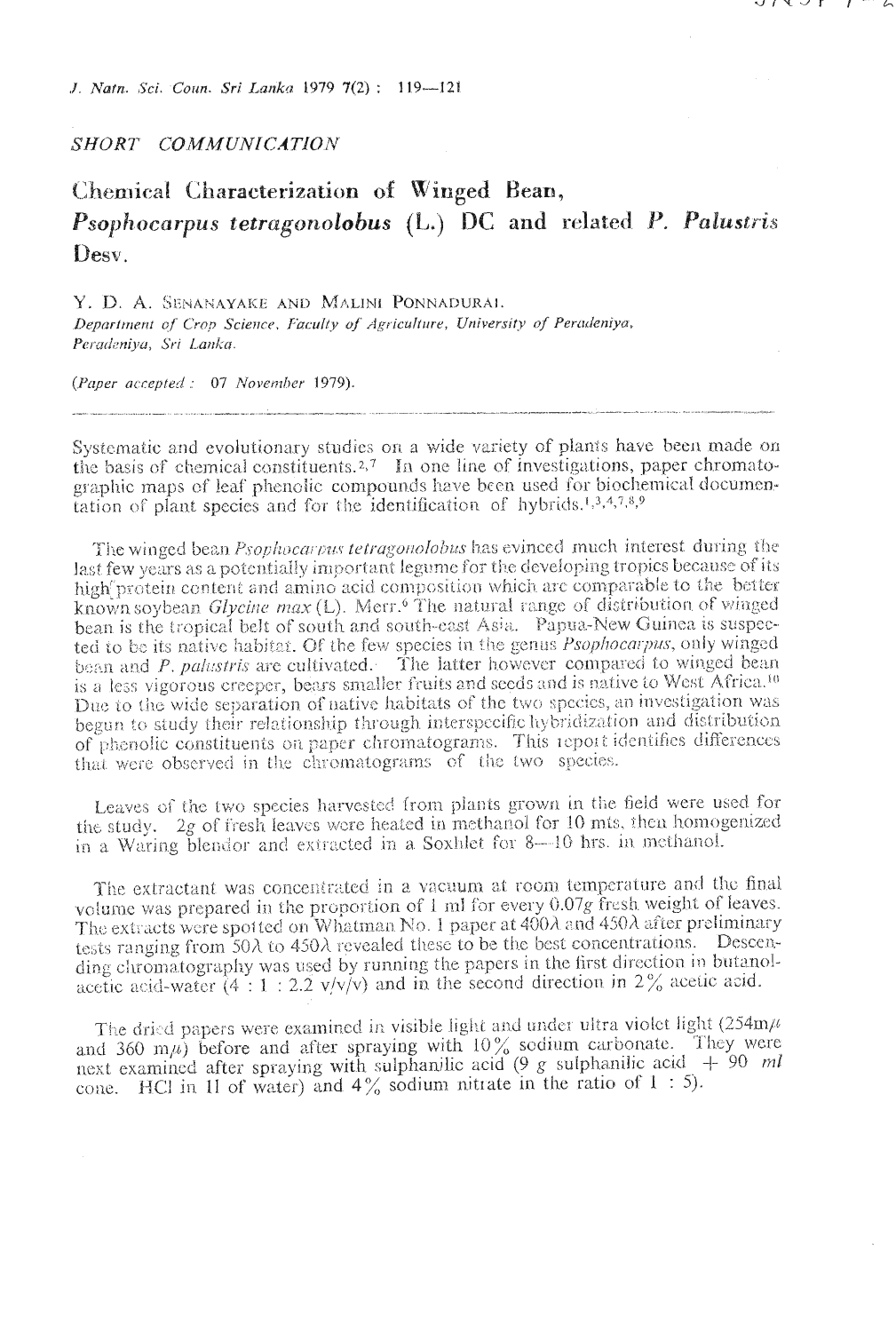The combined chromatogram of the two species is shown in Figure 1 and the detection methods and the appearance of the compounds are given in Table 1. In this study the spots were not identified. The chromatogram shows that there are spots common to both species  $(1, 2, 5, 9, 4, 10)$  even though the two species are widely separated geographically suggesting a common origin in their evolution. Spots specific to the two species were also found. For example while spots 11, 12 and 18 were found only in P. tetragonolobus, spots 3, 6, 8 13, 14, 16, 17, 19, 20, 21, 22 and 24 were specific to  $P$ . palustris. The larger number of species specific spots in  $P$ . palustris and the prominent colours of some of them  $(3, 6, 8, 13, 14, 17)$  after spraying with  $Na<sub>2</sub>CO<sub>3</sub>$ (Table 1) would be helpful in identifying this species and hybrids derived from it. 75% of the spots were not common to the two species. Such a wide difference is suggestive of a long period of isolation of the two species which could contribute to reproductive barriers. Preliminary studies on interspecific hybridization between the two species (Senanayake, unpublished) suggests that such barriers exist.

| Detection procedure Appearance                                                                |                                                                                                                            | Spot Number                                                                                               |
|-----------------------------------------------------------------------------------------------|----------------------------------------------------------------------------------------------------------------------------|-----------------------------------------------------------------------------------------------------------|
| Visible light                                                                                 | None                                                                                                                       | None                                                                                                      |
| UV light- $(254 \text{ m}/4)$                                                                 | White<br>Light purple<br>Purple<br>Light blue<br>Light green<br>Bluish green                                               | Î.<br>9, 10, 11, 14<br>2<br>22<br>17<br>ĸ,                                                                |
| UV light $(360 \text{ m}/6)$                                                                  | White<br>Pink<br>Light blue<br>Blue<br>Light green<br>Light purple<br>Dark purple                                          | I<br>2<br>17, 22<br>14<br>20<br>8<br>9, 10, 13                                                            |
| After Na <sub>2</sub> CO <sub>3</sub> Spray<br>Visible light<br>UV light- $(254 \text{ m}/4)$ | Yellow<br>Light blue<br>Blue<br>Purple<br>Light brown<br>Brownish yellow<br>Light yellow<br>Greenish yellow<br>Dark yellow | 9, 10, 13<br>12<br>14, 19, 20, 21<br>16, 26<br>$\boldsymbol{z}$<br>4<br>5, 8, 11<br>1, 6, 13<br>9, 10     |
| UV light- $(360 \text{ m}/l)$                                                                 | Brownish yellow<br>Pink<br>Blue<br>Purple<br>Light yellow<br>Dark yellow<br>Light green                                    | ı<br>$\overline{2}$<br>12, 14, 17, 18, 19<br>24<br>$\mathbf{3},~\mathbf{5},~\mathbf{8}$<br>9, 10, 13<br>6 |
| After sulphanilic acid Spray<br>Visible light                                                 | Light brown                                                                                                                | 2, 13.                                                                                                    |

TABLE 1. Colour reaction of spots on dry paper chromatograms of  $P$ , tetragonolohus and P, polytein